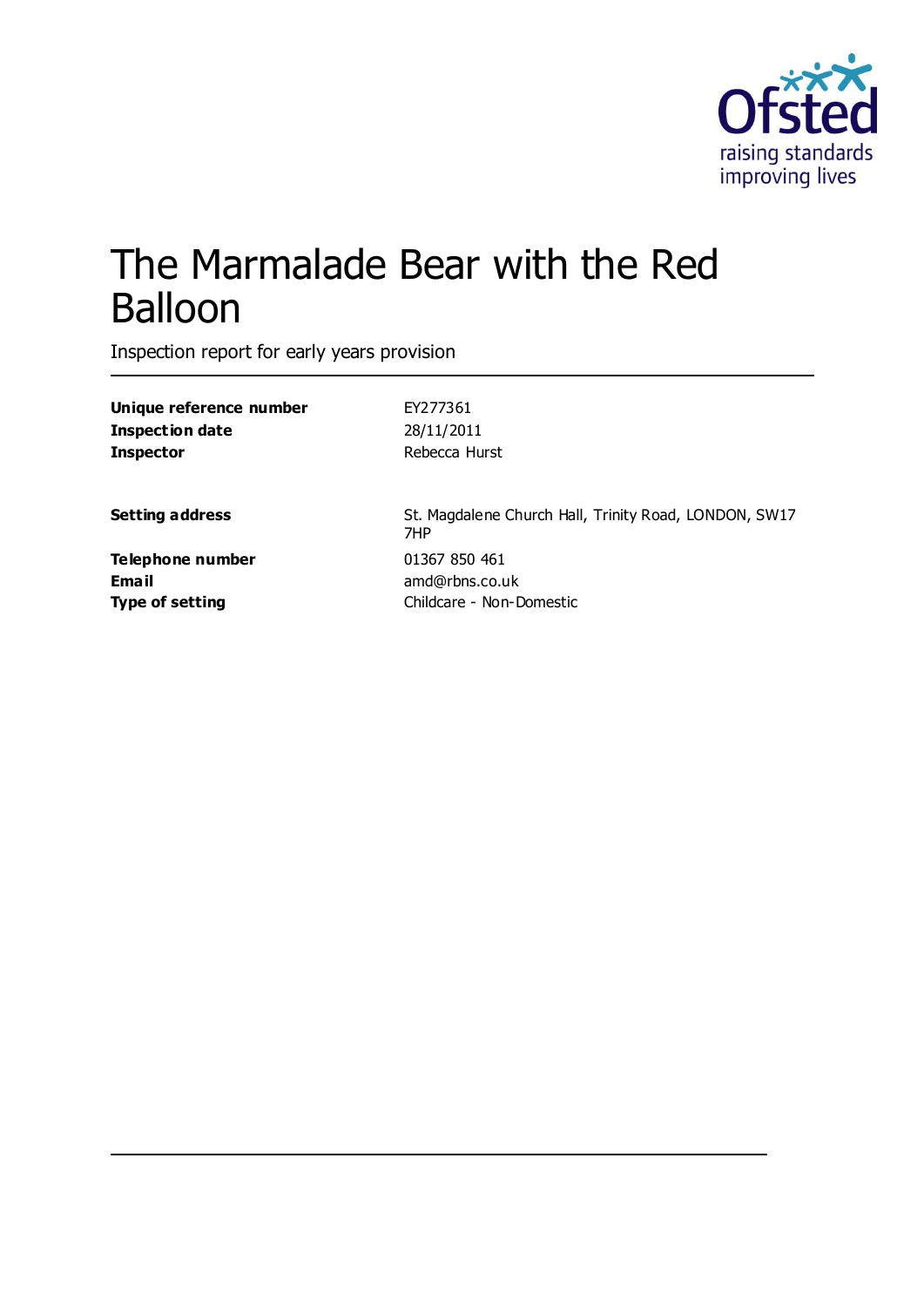The Office for Standards in Education, Children's Services and Skills (Ofsted) regulates and inspects to achieve excellence in the care of children and young people, and in education and skills for learners of all ages. It regulates and inspects childcare and children's social care, and inspects the Children and Family Court Advisory Support Service (Cafcass), schools, colleges, initial teacher training, work-based learning and skills training, adult and community learning, and education and training in prisons and other secure establishments. It assesses council children's services, and inspects services for looked after children, safeguarding and child protection.

If you would like a copy of this document in a different format, such as large print or Braille, please telephone 0300 123 1231, or email enquiries@ofsted.gov.uk.

You may copy all or parts of this document for non-commercial educational purposes, as long as you give details of the source and date of publication and do not alter the information in any way.

T: 0300 123 1231 Textphone: 0161 618 8524 E: enquiries@ofsted.gov.uk W: [www.ofsted.gov.uk](http://www.ofsted.gov.uk/)

© Crown copyright 2011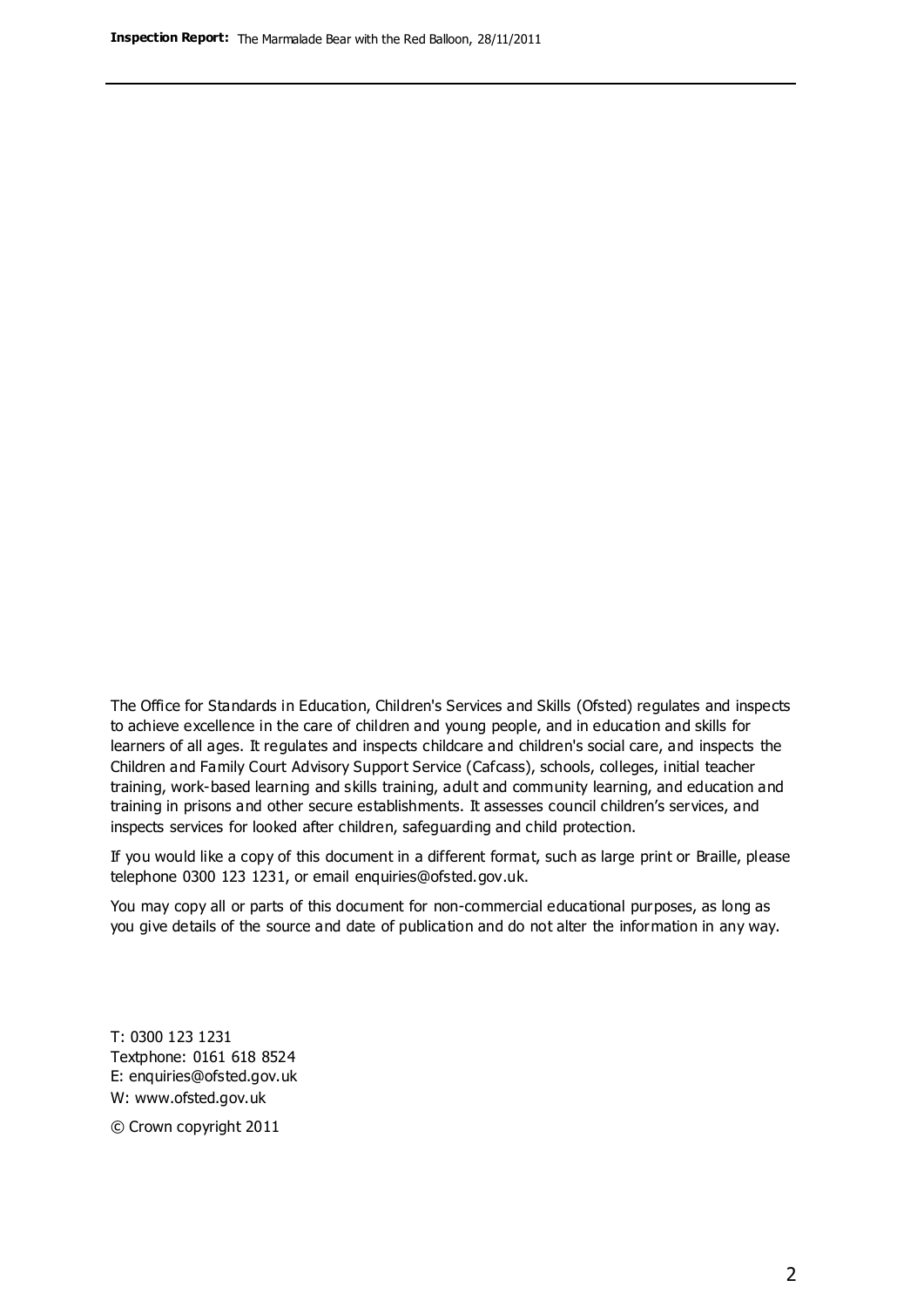### **Introduction**

This inspection was carried out by Ofsted under Sections 49 and 50 of the Childcare Act 2006 on the quality and standards of the registered early years provision. 'Early years provision' refers to provision regulated by Ofsted for children from birth to 31 August following their fifth birthday (the early years age group). The registered person must ensure that this provision complies with the statutory framework for children's learning, development and welfare, known as the *Early* Years Foundation Stage.

The provider must provide a copy of this report to all parents with children at the setting where reasonably practicable. The provider must provide a copy of the report to any other person who asks for one, but may charge a fee for this service (The Childcare (Inspection) Regulations 2008 regulations 9 and 10).

The setting also makes provision for children older than the early years age group which is registered on the voluntary and/or compulsory part(s) of the Childcare Register. This report does not include an evaluation of that provision, but a comment about compliance with the requirements of the Childcare Register is included in Annex B.

Please see our website for more information about each childcare provider. We publish inspection reports, conditions of registration and details of complaints we receive where we or the provider take action to meet the requirements of registration.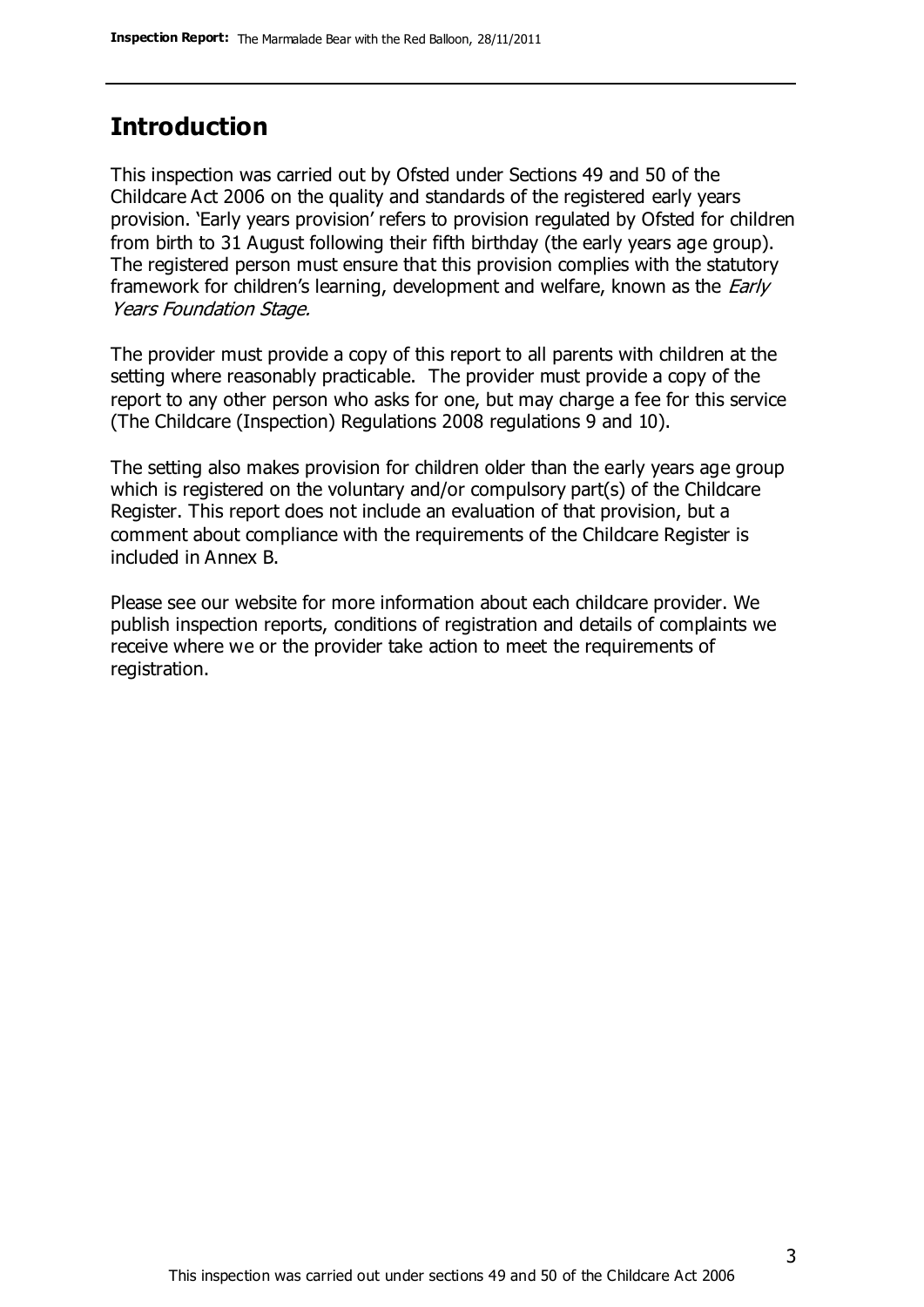## **Description of the setting**

Marmalade Bear at Red Balloon Nursery School first opened in 1986 and is under new company ownership in 2011. The provider also owns marmalade caterpillar and marmalade cat nurseries. It operates from a church hall close to Wandsworth Common within the London Borough of Wandsworth. The nursery is open from 08:45 to 16:00 each weekday during term time only. Children attend for a variety of sessions.

There are currently 52 children from two years to under five years old on roll. The nursery receives funding for nursery education. The nursery supports children with learning difficulties and/or disabilities and those who speak English as an additional language. The nursery school adopts a Montessori approach combined with the Foundation Stage curriculum. The nursery is registered on the Early Years Register and both the compulsory and voluntary parts of the Childcare Register.

The nursery employs ten staff who work with the children over different shifts. All staff have relevant childcare qualifications. The setting receives support from the Local Authority through an early years advisor.

#### **The overall effectiveness of the early years provision**

Overall the quality of the provision is good.

Children are happy and settled because the staff at the nursery create a safe and secure environment, where children are valued and supported to make the most of their abilities. Staff help the children to feel comfortable whilst they attend the setting. Warm, positive and trusting relationships enable children to feel safe and secure. Staff generally evaluate the activities and experiences that are on offer to the children, seeking to improve their learning opportunities, working towards good outcomes for children. The nursery has a good capacity to maintain continuous improvement, because staff seek to improve their knowledge and understanding of children's early years through further training opportunities.

### **What steps need to be taken to improve provision further?**

To further improve the early years provision the registered person should:

- consider ways to fully enhance the development of children's independence skills during snack time, in particular the preparation of the fruit
- extend daily opportunities for children to access equipment and resources to enhance their physical development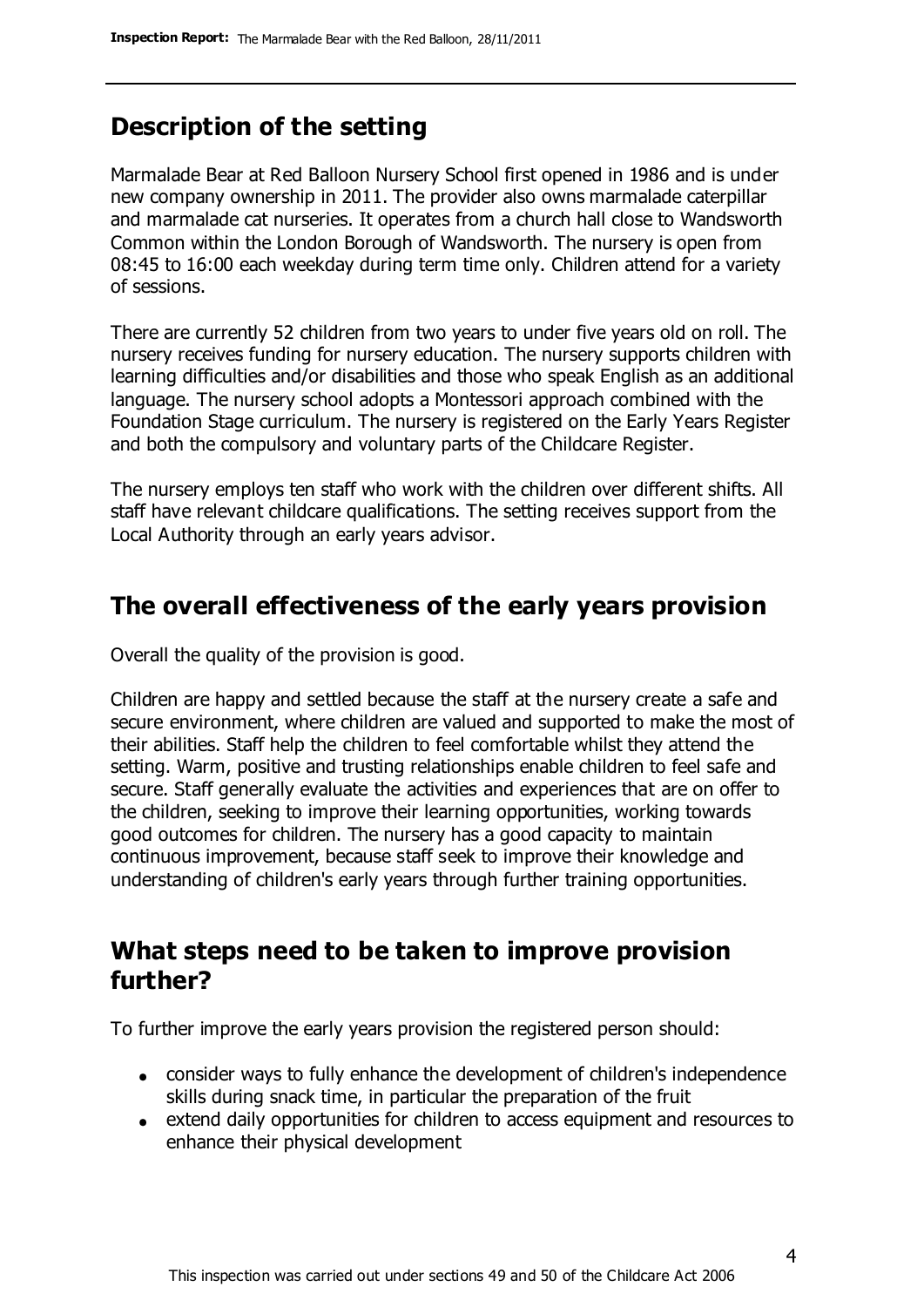# **The effectiveness of leadership and management of the early years provision**

Children are thoroughly protected from harm and neglect as the staff have excellent knowledge and understanding of child protection issues and how to safeguard children. Excellent procedures are in place to ensure all staff have up to date Criminal Records Bureau checks in place. The provider ensures she records the numbers for the checks and the dates they were carried out, this ensures she is fully aware of when they need to be updated. Children are kept safe and secure, due to clear, concise and comprehensive risk assessments for both the setting and for outings. Clear, accurate records are kept; including attendance registers which ensures the safeguarding of children. Children's safety is further enhanced as children participate in regular fire drills. This allows everyone to be fully aware of what to do in an emergency. The setting's concise policies and procedures ensure parents are fully informed about all aspects of the provision. This enhances greatly the children's safety, health and welfare.

The children have access to a varied amount of resources which promotes equality and diversity. Children learn about festivals and celebrations from around the world at an age appropriate level. All children are fully integrated into the nursery and staff and children take excellent steps to enable wheelchair users to move around safely. Equality and diversity is a key strength in the nursery, as all staff are proactive and highly committed to working in partnership with other agencies caring for children. Regular meetings take place and all staff are involved in the Individual Education Plan process. The nursery has well established communication links to all agencies and they make excellent use of the support from the local authority.

Resources are effectively arranged and organised, creating an enabling environment for children to play and learn. Children are confident and independent learners because they have easy access to low level furniture and a wide range and variety of exciting toys and play materials, strongly supporting their enjoyment and achievement. Children learn early word recognition through the excellent use of labels on the resources and furniture.

All staff seek to improve their knowledge and understanding through the good use of training being carried out in conjunction with the local early years team. Recent training has included child protection. Staff work well with the parents. All parents have been included in meetings to discuss all recent changes made in the nursery. Regular meetings have enabled the parents to be aware of their children's learning and development. In discussion with the parents they are very happy with all of the recent changes made to the nursery and feel fully involved with their learning and development. The nursery is proactive in evaluating the provision it provides and has a detailed action and development plans in place to improve the services it provides. Parents and staff are fully involved in this process and as a result, the service is responsive to the needs of its users.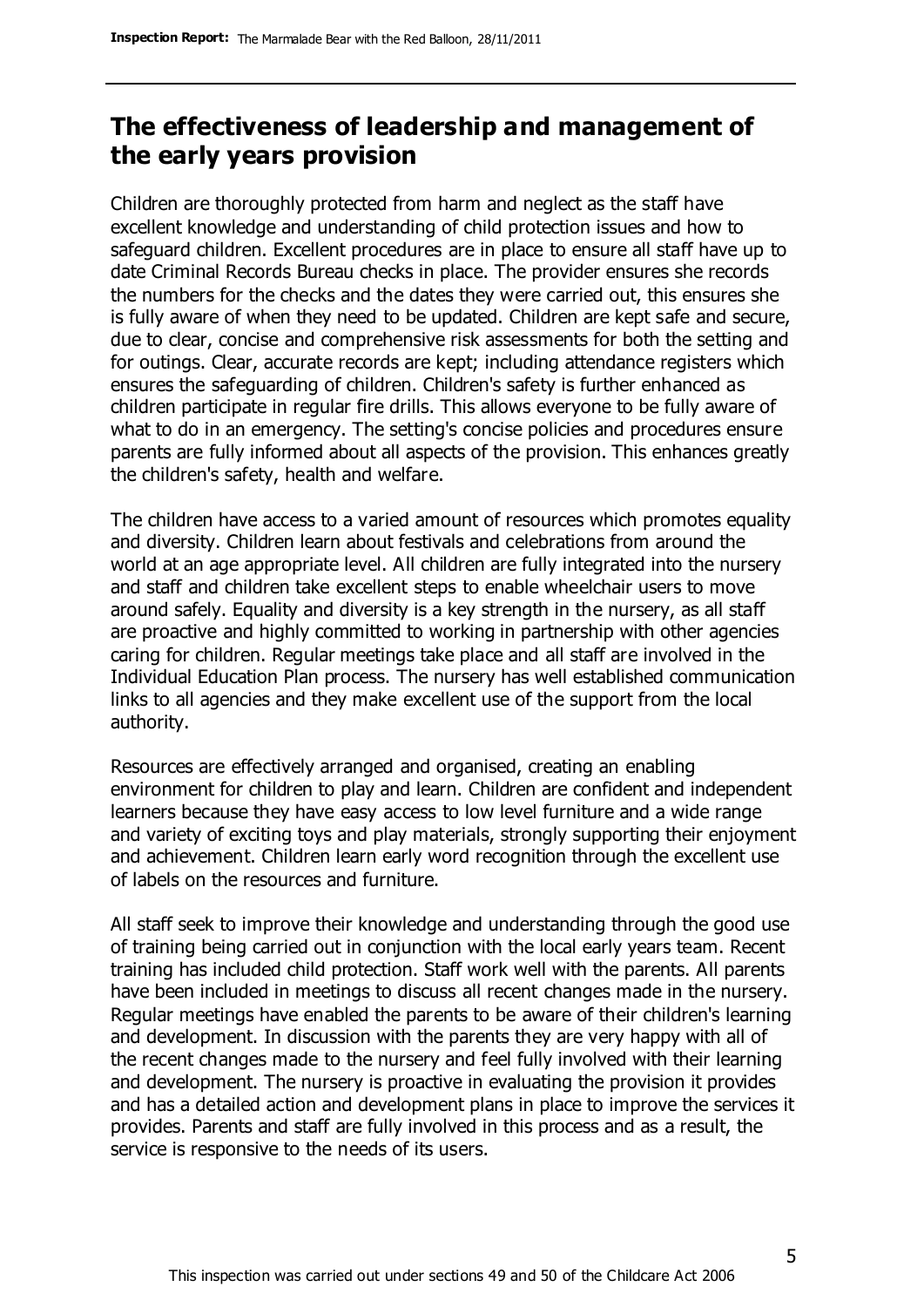# **The quality and standards of the early years provision and outcomes for children**

Children happily explore and experiment, using an excellent range of different materials and resources, in a safe, supportive and caring environment, helping them to confidently practise and acquire new skills. Children receive plenty of attention, through the staff listening and responding to them throughout their activities. Children show they feel safe through confident and independent learning, making choices, helping themselves to toys and readily approaching the staff if they need help or a cuddle. Steps taken to safeguard children include effective child protection and fire evacuation procedures, close and supportive supervision, for example, when moving between rooms.

Children have a good understanding of being healthy and why they need to clean their hands before snack time. Children are cared for in a hygienically clean environment and are protected from cross infection and contamination through the good hygiene procedures that are in place. Children have healthy snacks and they hand out the cups and napkins for their peers to use. There are missed opportunities to fully enhance the children's independence skills as staff prepare and hand out the snacks for them.

Written observations of the children's attainments, interests and learning styles are supported well with photographic evidence, so parents and carers enjoy clear, visual images of their children's experiences. Children are clearly making good progress from when they started in the nursery. Planning is adapted to suit the individual needs of the children that are participating in the activities. Staff are skilled in using open ended questions to enhance the children's learning. Staff adapt the language they use depending on the age and ability of the children that are accessing the activities. As a result all children are attaining well. Staff use the children's next steps to plan focus activities, which enables children to progress well with their learning and development.

At the time of inspection the children were rehearsing for their Christmas play. All children had a role within the play. The good use of songs with movement and actions enabled all children to participate. Children were keen to sing and say their lines and received great praise from the staff. This builds the children's self esteem and their confidence levels. Children enjoy participating in sharing their weekend news and staff enhance the children's mark making by encouraging their writing skills and drawing what they have done. Children are developing good skills for the future by the good use of Montessori life skills activities.

Children have trips to the local playing fields, common and parks, as well as a teacher coming in to aid their physical development once a week. There are missed opportunities to fully enhance this area of learning as not all children have access to daily physical activities, as these trips are dependent on weather. The learning environment is adapted so children in wheelchairs can move around safely and can access all resources and activities that are on offer for them.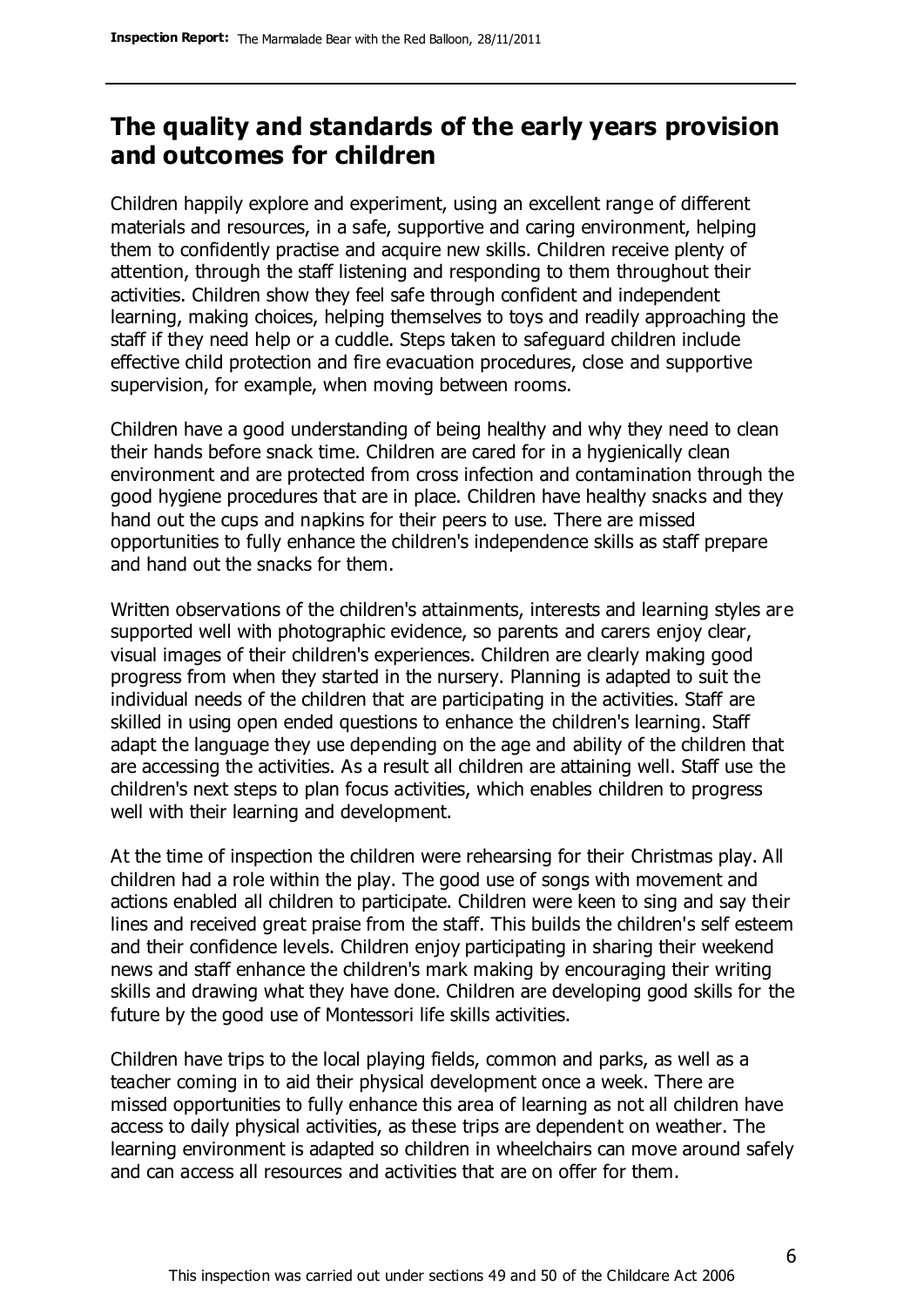# **Annex A: record of inspection judgements**

#### **The key inspection judgements and what they mean**

Grade 1 is Outstanding: this aspect of the provision is of exceptionally high quality Grade 2 is Good: this aspect of the provision is strong Grade 3 is Satisfactory: this aspect of the provision is sound Grade 4 is Inadequate: this aspect of the provision is not good enough

#### **The overall effectiveness of the early years provision**

| How well does the setting meet the needs of the<br>children in the Early Years Foundation Stage? |  |
|--------------------------------------------------------------------------------------------------|--|
| The capacity of the provision to maintain continuous                                             |  |
| improvement                                                                                      |  |

#### **The effectiveness of leadership and management of the early years provision**

| The effectiveness of leadership and management of the             |  |
|-------------------------------------------------------------------|--|
| <b>Early Years Foundation Stage</b>                               |  |
| The effectiveness of leadership and management in embedding       |  |
| ambition and driving improvement                                  |  |
| The effectiveness with which the setting deploys resources        |  |
| The effectiveness with which the setting promotes equality and    |  |
| diversity                                                         |  |
| The effectiveness of safeguarding                                 |  |
| The effectiveness of the setting's self-evaluation, including the |  |
| steps taken to promote improvement                                |  |
| The effectiveness of partnerships                                 |  |
| The effectiveness of the setting's engagement with parents and    |  |
| carers                                                            |  |

#### **The quality of the provision in the Early Years Foundation Stage**

The quality of the provision in the Early Years Foundation Stage  $\vert$  2

#### **Outcomes for children in the Early Years Foundation Stage**

| <b>Outcomes for children in the Early Years Foundation</b>    |  |
|---------------------------------------------------------------|--|
| <b>Stage</b>                                                  |  |
| The extent to which children achieve and enjoy their learning |  |
| The extent to which children feel safe                        |  |
| The extent to which children adopt healthy lifestyles         |  |
| The extent to which children make a positive contribution     |  |
| The extent to which children develop skills for the future    |  |

Any complaints about the inspection or report should be made following the procedures set out in the guidance available from Ofsted's website: www.ofsted.gov.uk